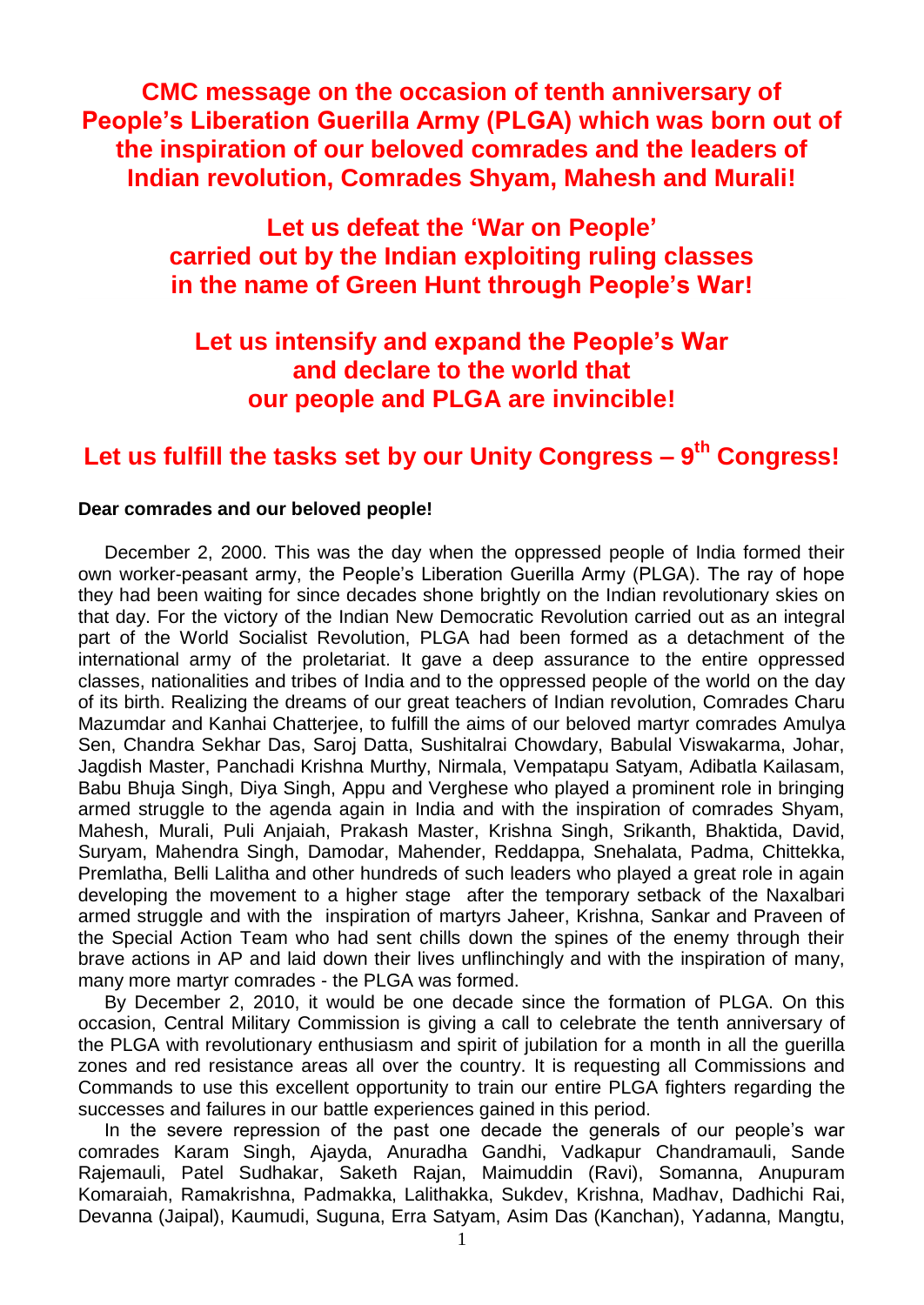Bhim, Ramesh, Sridhar, Gautam, Vikas, Sudarshan, Ravi, Pran, Sravan, Raghavulu, Sukanto, Randev, Komma, Sagar, Mastan Rao, Ramchander, Naveen (Bala Krishna), Niranjan, Madhu, Tirupati, Mohan, Vinay, Vikas, Amruth, Arjun, Satyam, Arun, Sanjeev, Krishna Yadav, Chotangond, Pariman, Jagdish Mahato, Babulal, Sardar Yadav, Jagdeeshwar Turi, Sundar Yadav, Sudheer, Abhishek, Manohar, Naveen, Surendra, Raghu, Kundan, Surya, Yodh, Surju, Bhola Oraon, Vyas and other district, sub-zonal and area level leaders, commanders and fighters, and the brave women soldiers who fought as part of People"s War for half their share in the sky – comrades Vidya, Karuna, Ratnamala, Bhagyalakshmi, Rajeswari, Swarupa, Aruna, Ramana, Sarita, Vijaya, Sasi, Shakila, Girija, Jyoti, Chinnammi, Nagamani of AP, Parvati, Hajima, Kaveri of Karnataka, Manju, Anju, Amita, Mamata, Kavita of B-J, Swarupa, Kalpana, Karuna, Somari, Syamala, Meena, Narmada, Kamala (East Bastar), Kamala (Central Company), Rambatti, Soni, Reena, Mainabai, Sujata of DK, Sunanda, Jenya, Aruna of Maharashtra, Rinki of Odisha and others and the brave guerillas of special action teams comrades Ramana, Sagar, Hari, Ratna had laid down their lives and had developed People"s War to greater heights.

Particularly, this year on July 1, the enemy intelligence dogs had caught and killed our beloved leader and Polit Bureau member comrade Cherukuri Rajkumar (Uday, Gangadhar, Madhu, Azad). Comrade Azad had worked relentlessly for the past four decades to develop people"s war and people"s army contributing in various fields. On March 12, the same Grey Hounds had caught our Central Military Intelligence Director Comrade Shakamuri Appa Rao (Ravi, Jailal), tortured him and unable to extract anything, killed him in a fake encounter in Nallamala forest. The political commissar of Central Regional Company-2 comrade Suryam, comrade David of Jharkhand, Lal Mohan Tudu of West Bengal, Kongera ambush martyrs Bandu, Sankar and Ramesh, Daya, Punnam, Suresh of North Telangana, Com. Anand of Karnataka, Com. Rinki of Odisha, eight martyr comrades of Mukaram (Tadimetla) ambush including Rukmati and Wagal who had sent chills down the spines of the Indian ruling classes, five comrades who died in the brave raid of Silda (West Bengal), dozens of comrades who died in the encounters in Hathilot, Bandugaon and Ranja encounters which took place on the borders of Jharkhand-West Bengal as part of the head on fight against the brutal Green Hunt, dozens of people, people"s militia, the local leaders of Sangam-party and Janathana Sarkars in the Dandakaranya villages of Korunjed, Gumiyapal, Toter, Pollevaya, Vechapal, Kotrapal, Alvur, Rangaiguda, Takilod, Ongnar and Kutrem, Comrades Singanna, Andru and other comrades who were martyred in Narayanapatna armed peasant rebellion and in other parts of AOB – all these martyrdoms happened in the past one year. CMC is paying revolutionary red homage to all our beloved martyrs on the occasion of the tenth anniversary of PLGA. Let us pledge to intensify our People"s War to fulfill their aims.

In this same period, our beloved leaders who played a crucial role in establishing an united party and a unified PLGA, comrades Barunda, Vijayda, Janardhanji, Sumithda, Kobad Ghandy, Balraj and also comrades Tapas, Sheela didi, Mohit, Vijay (Maharashtra), Chintanda, Ashutosh and many more Party, PLGA central and state leaders, commanders and members of various levels of party, PLGA, RPC and mass organization structures and ordinary people were arrested. The enemy is trying to permanently put them in the dark dungeons and strangle their voices there. But these comrades are transforming jails into revolutionary centers, spreading revolution to the jails and proving that bars cannot stop revolution. CMC is sending special revolutionary greetings to all the leaders and cadres in jails who are standing firmly and fighting the enemy even in incarceration. CMC is deeply aspiring for their release and is promising that the PLGA would try its level best to get them released to join the revolutionary movement outside the jails.

When our PLGA took birth, it was in the form of small organizing squads and in the form of small special military squads and was in a very weak position. Nobody had imagined on the day it was formed that this weak people"s army would become so popular all over India in one decade. There were even some skeptics who did not consider it an army. But in the past one decade, our PLGA has not only expanded into many platoons but is also developing into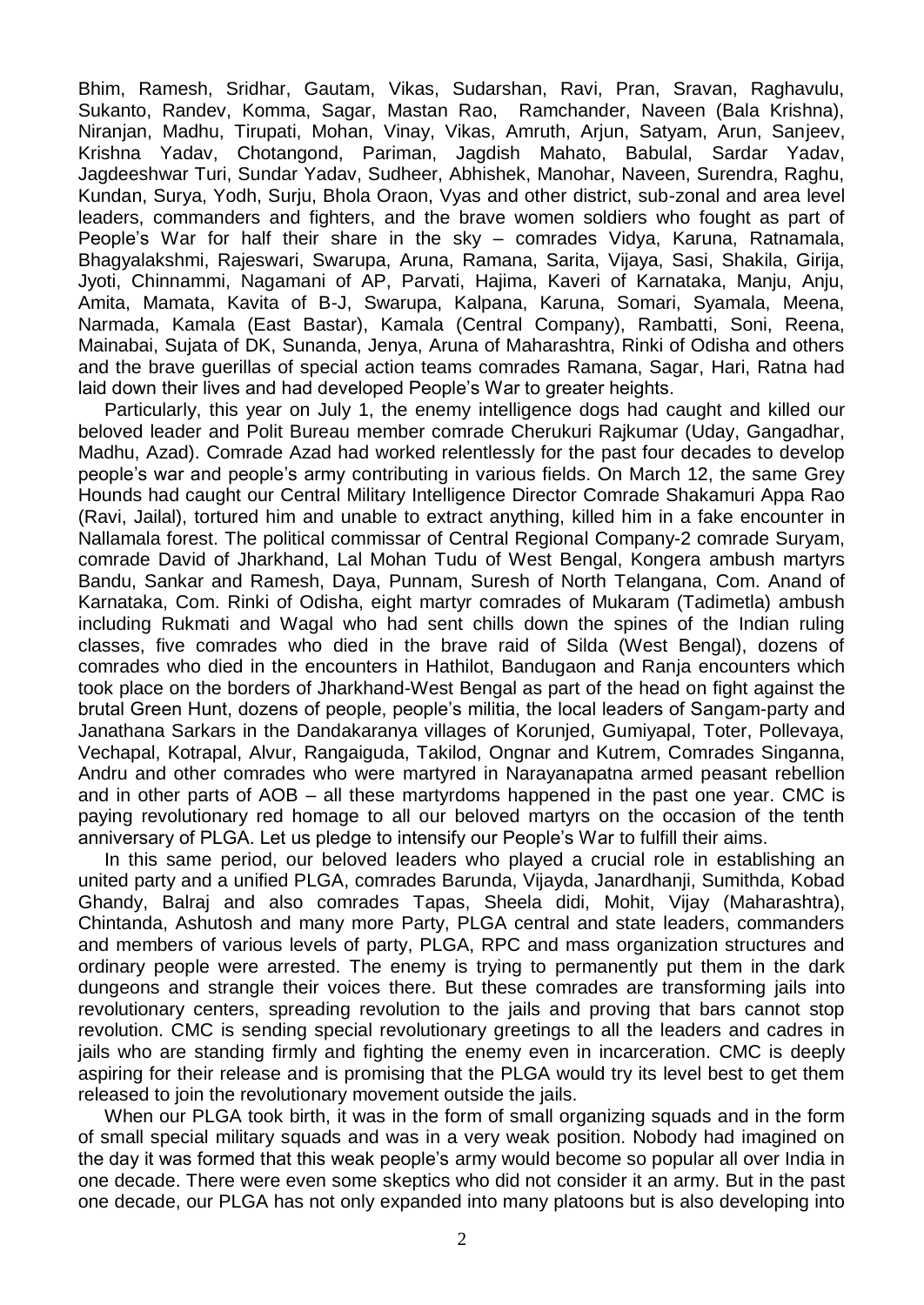companies and is giving birth to battalions too. To fulfill the great, main, central and immediate task of developing guerilla war into mobile war and developing PLGA into PLA with the aim of establishing Base Areas, the task set by the Unity Congress-9<sup>th</sup> Congress of our party, our PLGA has been bravely advancing with innumerable sacrifices at each step and is posing a great challenge to the Indian ruling classes and their imperialist masters. In this decade, thousands of daughters and sons of India had laid down their lives unwaveringly and had developed people"s war to newer heights. The hundreds of tactical counter offensive actions conducted by the PLGA in the past decade had sent chills down the spines of the enemy classes. With the support of the PLGA, the question of power came on the agenda in many strategic zones and people got consolidated into People"s War. As a result, the confidence of the people increased gradually. People"s power organs came into existence.

In 2001, Kalimela-Motu, Uppalada, Chintakarrapalem, Maredmilli raids and annihilation of CI Gandhi inside the Salur court in the AOB region, Yallamanda, Srisailam-Sundipenta raids, raid on the NCC training camp, Remidicharla ambush in AP, Gadwa, Jagpura, Balaganj in B-J, Eturunagaram in NT, Gorka in DK ; in 2002, Anakapalli-Chodavaram raids in AP, Etagatta, Somanpalli ambushes in DK; in 2003, Bara, Ladipur-Sahuganj, Chandrapura, Sitamarhi, Dhaba, Japla in B-J, Kuner in AOB, Gidam in DK, Takilod, Kummariguda, Modugupalli in DK, the massive attack on AP Chief Minister Chandra Babu in Alipiri; Tekari, Pratsila (Gaya), Devkulidham (Seohar), Simrani (Paschim Champaran) in Bihar, Khoradi (Mirzapur) in UP, Matari, Dudhumania, Kataras, Baniyadih, Bagodar, Navadi, Teesri, Gorhar, Tundi, Topchanchi, Dembotand, Churchu, Palamu, Satganwa, Saranda (December, 2002) in Jharkhand, Palma, the raid on the forest office in Kamrup in Assam; in 2004, the Koraput raid and the Saranda ambush which have become historical models, Hinaithghati (Chandauli) in UP, Belpahad, Lalgarh, Bardwan bus raid in West Bengal, Bada Jaamda raid in Jharkhand, Vinjaram in DK, Operation Talash, Bharatpur in North Chattisgarh; in 2005, Giridih, Jehanabad, Rania, Chabalapur, Battitola, Bhimbandh, Baniyadih booby trap in B-J, Indrapur Kori in North Chattisgarh, Venkatammahalli in AP, raid on Dantewada helipad in DK, first attack on mine-proof vehicle in Padeda ambush, Karremarka, Vinjaram, Bhatgaon in North Chattisgarh, Navatola, Malegaon in Gondia, Gotlabhadra, Gampakonda, Kuner in AOB, Madhuban in 3-U, Megabyle in Karnataka; in 2006, Kotha Cheruvu, NMDC, Murkinar attacks on Salwa Judum sibirs of Gangalur and Basagudem (two times), Manikunta, Vinjarram, raid on Salwa Judum Base Camp, Errabore raid, Darbhagudem in DK, Ara in North Chhattisgarh, ambush in Medinipur district in West Bengal, Kolarghat in Gondia, Bokaro, Rafigunj raids, Kiriburi, Bokaro ambushes in Jharkhand, R. Udayagiri raid in AOB, Atmakuru raid in AP; in 2007, Ranibodili, Dantewada jail break, Jaraghati, Pundri booby trap, Kuduru, Urpalmetta, Tadimetla, Tonguda, Banda, Gollapalli-Battiguda, Asirguda, Michmod in DK, Baghudia in West Bengal, Khas Mahal in Jharkhand, Rajpur-Baghela in Bihar, Nargunjo, Avatarnagar in 3-U, MV-79 in AOB, raid on police in a train in WB, raid on ex-Chief Minister Janardhan Reddy in AP; in 2008, "Operation Ropeway" conducted in the most valiant manner in Odisha under the Joint Command of Eastern and Central regions, Rushikund raid, Jhajha raid in Bihar, Bereweda, Battum, Tadkel, Adejhari, Murliguda, Cheribeda, Banjarghati, Modugupal raids, the attack on helicopter in Pidiya, Korepalli, Mardapal in DK, Dulwadih area ambush, Wanso two person ambush, Tati Jharia, Pundidhiri, attack on ICICI bank vehicle, attack on the explosive vehicle, Rahe in Jharkhand, Bardwan ambush, Burudi, Jhargram in West Bengal, the historical Balimela, Tellarayi and Gunukurayi ambushes in AOB, Ranigunj bazaar, Goghi-Bariyapur, Karmahi in Bihar, attack on Laxmanananda in Odisha, Samaripat in North Chattisgarh; in 2009, Markanar, Mugner, Tavvetola, Mallampodur (Laheri) ambushes in Gadchiroli (DK), Mandagiri, Kokawada, Madanweda, Gidam, Bijapur Ghati, Minapa in DK, Lakhisarai, Badhania, Khunti, Goelkera, Navadih, Mahuliatand in Bihar, Biramdih in Jharkhand, Buwandi in West Bengal, Nalco and Paluru in AOB – in hundreds of such small, medium and large scale actions the main, secondary and base forces of PLGA had inflicted considerable losses to the enemy. They had annihilated nearly 2,000 police jawans and had injured an equal number of them. By applying the principle "enemy is the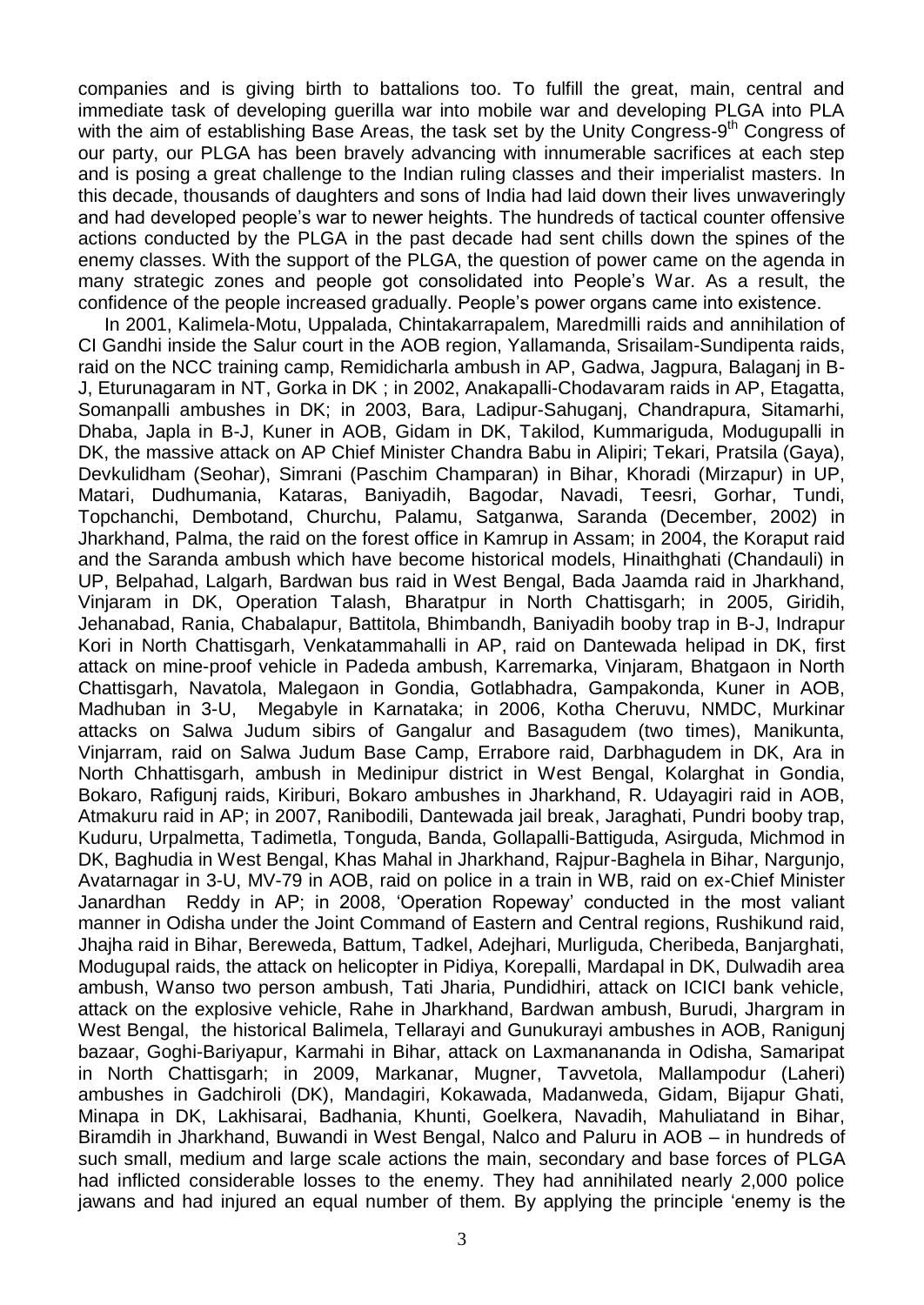main source for our weapons' in practice, PLGA had seized 2,500 weapons and more than one lakh cartridges in these guerilla raids.

In the past one year, as a result of the successes we won in the various counter-offensive actions and the campaigns carried out in the most valiant manner, the aggressive posture of the mercenary troops in the Operation Green Hunt, propagated on a huge scale by the enemy was stopped in the tracks. Though the enemy has achieved some successes in catching and exterminating our leaders, his schemes were not so successful in the guerilla zones. The historic Mukaram (Tadimetla) Operation, Kongera, Singavaram, Peda Kodepal, Buskigaon, seizing of explosive vehicles in two places (Gadchiroli, East Bastar) in DK; the raid on the government toll-plaza, Tandwa bazaar, Latehar, Vishnupur, Sital Korachi (Kazara) in B-J; Silda, Ramgadh-Pingboni in West Bengal, Mantriyamba ambush on the Andhra-Odisha border helped in achieving this. In the total actions conducted by the PLGA in the past ten months, 257 special police, commando, paramilitary and SPO forces had been annihilated and 102 had been injured. 193 weapons, 5,000 ammunitions and other material were seized by the PLGA. Most of them are modern weapons. Since the enemy is coming with modern weapons to crush our movement, the number of modern weapons the PLGA is seizing from the enemy is also increasing. In these attacks, 17 brave commanders and fighters were martyred while fighting the enemy bravely. In this period, nearly 200 enemies of the people, oppressors, informers and coverts who are reactionaries have been annihilated. Due to destruction of corporate properties of comprador bureaucratic capitalists and the government against the exploitative policies of the government, "War on People" in the name of Green Hunt, fake encounters and due to a number of *bandhs* conducted in the movement areas on a wide scale, hundreds of crores of rupees of enemy property was destroyed.

Particularly, turning upside down the assessments of the enemy and challenging the strategic offensive tactics of the enemy, the Mukaram (Tadimetla) ambush stood as the highest model for our Maoist People's War in many ways and the slogan 'Let us create many more Mukarams" has been adopted all over the country. In this massive ambush conducted on April 6, 2010 with the guerilla battalion as the centre in South Bastar of DK, a whole company of the enemy was annihilated (76 jawans died and seven were injured). This brave attack of our PLGA at Mukaram as an answer to the Green Hunt bloody offensive launched by the enemy with the aim of completely destroying the revolutionary movement gave great revolutionary impetus to the PLGA forces all over the country. It gave great hope to the people that PLGA would be able to face the enemy"s bloody offensive. Our politically motivated forces charged aggressively over the enemy in the most valiant manner and exterminated the enemy forces. The Mukaram attack is a step forward in our battle operations. We can call this a mobile war operation. We must teach to all the PLGA forces that Mukaram attack is a new experience and encourage them to conduct more such attacks basing on that experience. With the inspiration of this attack, in Kongera too, PLGA had annihilated a platoon of enemy forces.

Since the beginning of this year, we conducted 10 to 12 large scale military operations against Green Hunt. These successful attacks greatly enhanced the enthusiasm and confidence of the people in the movement areas about the victory of the People"s War. The political demands of the people that the MOUs signed by the central and state governments with the MNCs and CBB be annulled and that adivasis not be displaced gained legitimacy due to our military operations. These military operations greatly helped in bringing forth more powerfully all over the country, the demand that Green Hunt be stopped.

Since the beginning of the previous year, people's movements like in Lalgarh and Narayanapatna are continuing on a large scale. As part of Operation Green Hunt, the enemy is deploying paramilitary and special commando forces in various phases and they are killing people on a large scale, arresting them, destroying people"s properties, raping women and resorting to many such ghastly acts. In spite of this, people are fighting in a united manner. Our PLGA forces, revolutionary Janathana Sarkars, People"s militia, mass organizations and people are displaying higher level class consciousness under the leadership of the party and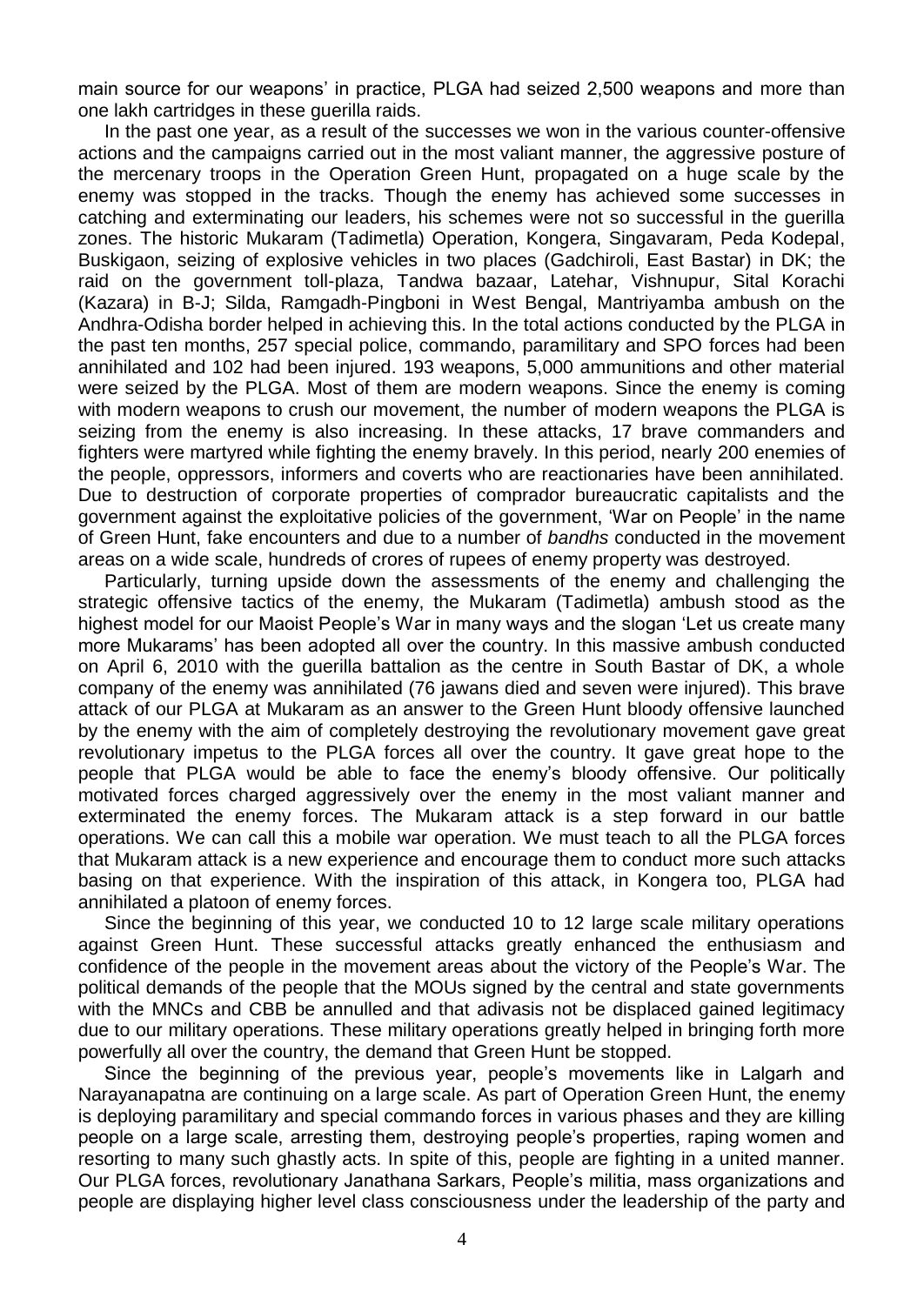are fighting by putting their lives at stake in one to one combats with the enemy. It is as a consequence of this that these struggles are still advancing in the path of victory. In these life and death struggles, Comrade Lal Mohan Tudu, the leader of PCAPA and Suchitra Murmu in Lalgarh, Comrades Singanna and Andru in Narayanapatnaa laid down their lives and became immortal. As a result, a broad base was created for innumerable people"s struggles to erupt against the imperialist, CBB and feudal exploitation and oppression all over the country.

#### **Preparations of the enemy**

The enemy has been making preparations with the aim of completely destroying our movement within three to seven years. Due to the counter offensive campaigns of the PLGA, particularly after the Mukaram (Tadimetla) ambush, the morale of the police and paramilitary along with that of the Cobra forces is decreasing to some extent. Discussions reached a pitch that paramilitary forces cannot crush the Maoist movement and that military and Air Force should be immediately deployed. The UPA government led by the Congress is making some changes in the strategy to destroy the revolutionary movement and preparing new tactics to facilitate the execution of the economic interests of the CBB and the imperialists.

Right from the beginning, the Indian ruling classes have been competently implementing the conspiratorial scheme of destroying the revolutionary movement by exterminating the central and state leadership of the revolutionary movement. Particularly, after the formation of CPI (Maoist), we know that the concentration of the enemy increased many fold. After our Unity Congress-9<sup>th</sup> Congress, the enemy concentrated on annihilating and arresting our leadership and inflicted heavy losses on our party. At present, with the support of the armed forces, the enemy is trying very hard to annihilate the central and state leaders in the field and he is also trying to annihilate revolutionary activists and small teams through reactionary secret vigilante gangs in the movement areas. The enemy had already gained successes to some extent in this.

The Indian army"s central command established a sub-area command head quarter in Raipur in May 2010. The Cabinet committee meeting on security concerns under the chairmanship of the Prime Minister held in Delhi on 10 June approved the deployment of army in Chhattisgarh. The Indian army is planning to deploy 60,000 army, eight battalions of Rashtriya Rifles which is a counter insurgency force of the army and Air Force along with these in the red corridor (naxal affected) areas.

In the July 14 meeting of the Chief Ministers of Naxal affected areas, it was decided to form unified commands in four states to crush the naxalites and to appoint retired Major Generals of the army as advisors and thus bring improvement in Command-Control and Coordination system. It was decided to use Air Force helicopters to crush the naxalites, to establish four hundred fortified police stations in the next two years in Chhattisgarh, Jharkhand, Bengal and Odisha states and to allot two crore rupees to each of these police stations.

It was decided to establish 34 new IR battalions by recruiting 75,000 into the paramilitary forces and to give prominence to recruitment of youth from the naxal affected areas. They are about to appoint 16,000 SPOs in Chhattisgarh, Jharkhand, Bengal, Odisha, Bihar and Uttar Pradesh. As a result, the number of forces in the camps/stations will reach the scale of a battalion (400-500).

It was decided to increase co-ordination, cooperation and intelligence cooperation between local/state police and CRPF forces in order to decrease losses to the CRPF forces in PLGA attacks. They decided to launch attacks on naxalites only in the form of joint operations. The ratio of CRPF and local/state police should be 2:1 in them. These two forces should share intelligence and should carry on operations with the aim of getting quick results and it should be based on intelligence based planning. They took up the tactics of redeployment of paramilitary forces in all our movement areas. They are about to open more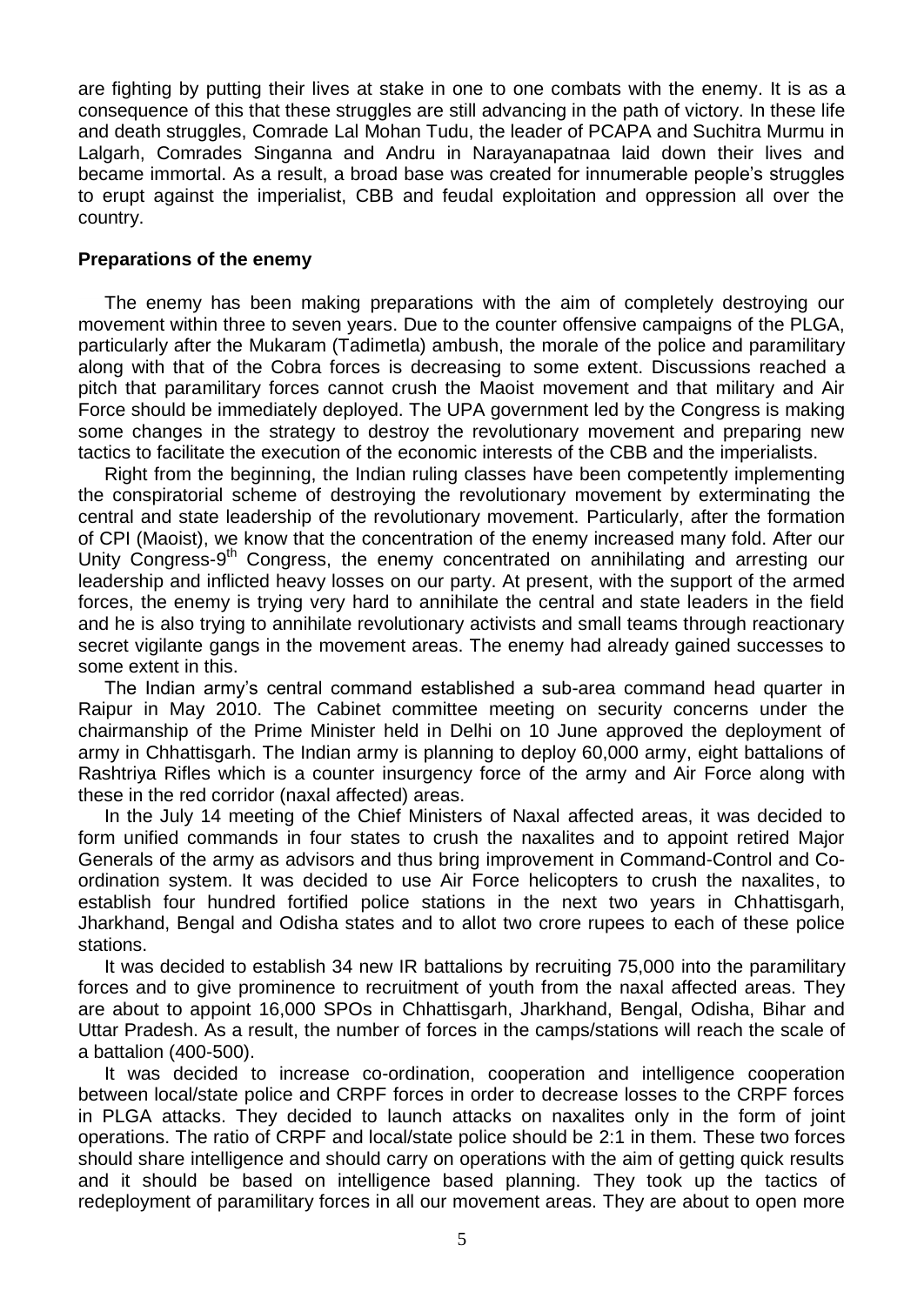counter-insurgency guerilla warfare/jungle warfare training schools and give training in counter insurgency-counter guerilla warfare to the police in naxal affected states and to the paramilitary which would be deployed in those areas. The Indian army has already given this training to 47,000 police and paramilitary for the suppression of naxalites.

As part of the two-pronged policy of reforms and brutal annihilation offensive, the central Planning Commission has decided to take up construction of roads, schools and hospitals and electrification of villages in the name of unified development plan with a budget of 13,742 crores in 34 districts identified as the most naxal affected districts.

While on one hand, the armed resistance of our PLGA is intensifying against the "War on People" in the name of Green hunt by the central and state governments, on the other hand democratic movements of democrats, patriots and green activists have intensified. So the Indian ruling classes have as part of the deceptive LIC tactics, even while egging on the bourgeois media to spit venom on the revolutionary movement, are intensifying the psychological war that naxalites should stop violence and come for talks. Proposing for talks even while carrying on fake encounters and massacres in the movement areas is meant to put a stamp that Maoists advocate violence. They want to create a feeling among the middle classes and the intellectuals that Maoists are not at all favorable for talks even though central government is ready for peace talks. Taking the Singavaram and Gnaneshwari Express incidents as an excuse (though the majority of the dead in the Singavaram incident are Koya commandos and SPOs and we have apologized for the civilian losses and though we have given statements that we have nothing to do with the Gnaneshwari incident) they took up a big foul propaganda campaign that Maoists are terrorists too and that they are killing even ordinary people.

#### **Our Preparations**

In the coming days, the massive military offensive of the enemy (Green Hunt) would be carried out more cruelly and in a higher form. The people, cadre and the PLGA fighters should understand more deeply the unjustified and cruel nature of this offensive. Taking into consideration the intensity, cruelty and the brutality of this offensive, our revolutionary camp should prepare itself to defeat the enemy offensive by valiantly fighting with the resources at hand and withstanding all kinds of difficulties and problems. For this, we have to take the following steps.

This multi-pronged offensive of the enemy is against the oppressed people belonging to working class, peasantry, adivasis, dalits and minorities and is favorable to the imperialist, comprador bureaucratic bourgeois and feudal forces of our country. So, we must conduct an incessant propaganda/psychological warfare to expose its nature. We must strive to form united fronts in various forms with revolutionary, democratic and progressive organizations, parties and individuals who wish for the development of adivasis.

We must build up a people's movement against the deployment of the army. If at all the army is deployed, we must utilize the contradiction which arises between the central and state governments due to that and take up propaganda warfare/psychological warfare and united front work in our country as well as abroad and isolate the enemy/central government.

Conditions are ripening for the working class, peasantry, adivasis and students to mobilize in militant struggles against imperialism and comprador bureaucratic bourgeoisie as contradiction between the people of our country and the imperialists, comprador bureaucratic bourgeoisie is intensifying more with the new mining law, new seed law and new education law. We must completely utilize this for developing the People"s War.

In the past one year, we have lost some comrades at the Central and State levels and some were arrested and put in jails. This is an irreparable loss for the revolutionary movement. The need to particularly concentrate to reduce these losses as far as possible has increased ever more. For this, we have to implement strictly all the rules we have formulated after many rounds of discussions. We must take appropriate precautions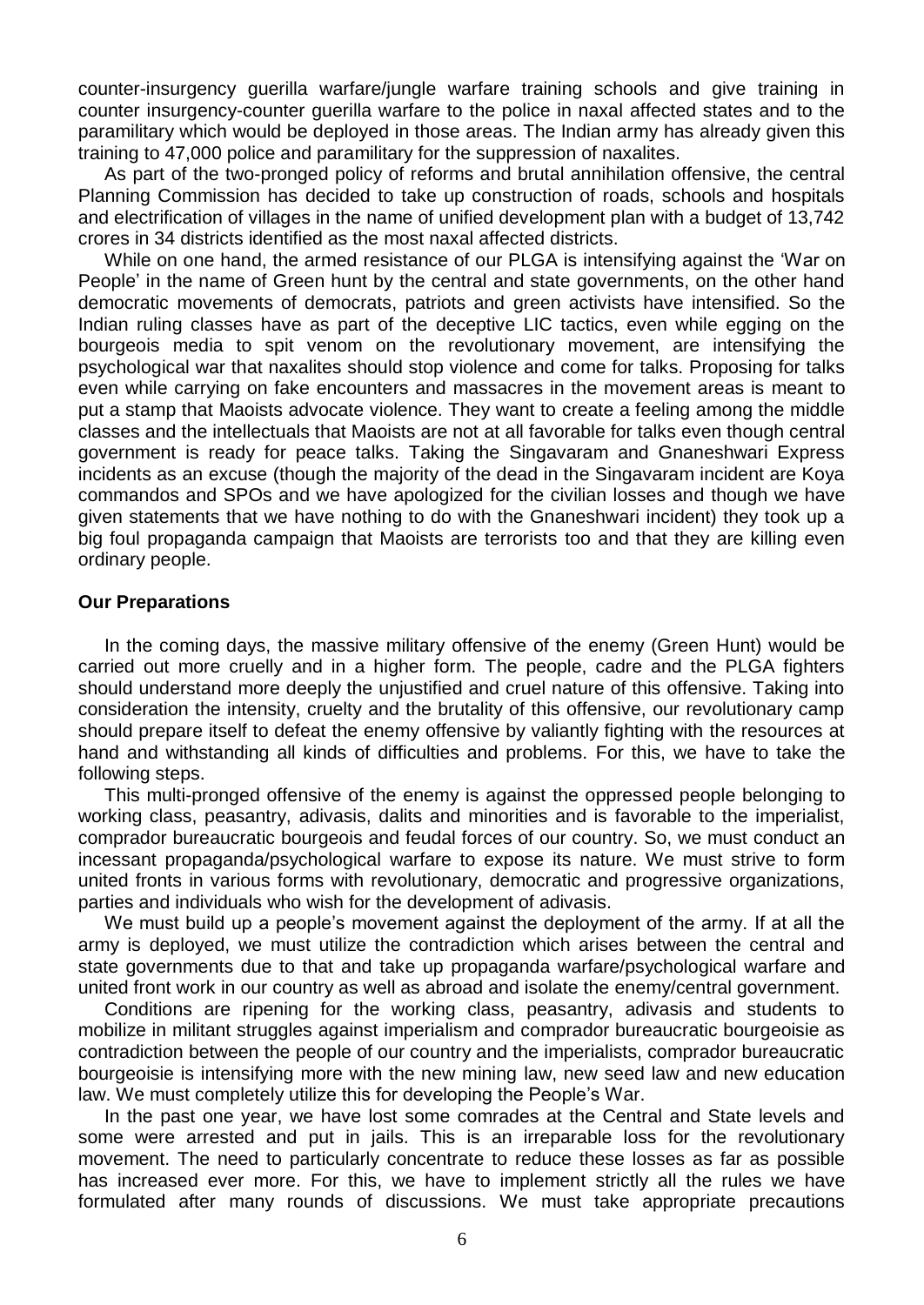regarding the travel plans, place of operation and work plans of the leadership comrades as the enemy is now concentrating on decimating the leaders in the field. We must guard against the infiltration of coverts and continuously educate the people, cadres and PLGA fighters that becoming a covert or a police informer means betraying the interests of the oppressed people and try to increase such class consciousness and class hatred among them.

We have to make changes/increases in our formations to defeat the enemy offensive. For this, we have to increase recruitment into PLGA on a large scale. We have to consolidate the present combat forces and secondary forces politically, militarily and organizationally and increase their fighting capacity. For this, we have to study the book "Guerilla Air-defence" published by the APSMC. We have to give training to the PLGA, militia and the people on a wide scale by preparing higher level training syllabus even while preparing the people, party and PLGA to face the air attacks of the Indian Air Force. The people and PLGA should carry on nonstop small, medium and large scale attacks in coordination.

We have to implement the extension plan taken up with a strategic view point and develop vast areas into guerilla zones. Through this we have to create limitations to the deployment of the enemy forces. We have to create a situation where the enemy cannot concentrate anywhere. Through this we have to drag the enemy into a never ending quagmire and inflict losses on them in central and eastern India.

Keeping companies at the core, we have to concentrate on attacking with battalion level formations. If the army or the Rashtriya Rifles is deployed, the PLGA formations should be concentrated to fight them back. We must isolate and annihilate the weaker units and the units which are on the periphery during enemy operations. We have to make appropriate preparations for this. The crucial aspects in defeating Operation Green Hunt and army (if deployed) are the concentration of PLGA forces and carrying of annihilation operations. We have obtained good results in the past few years through such tactics. Basing on these experiences, we have to take up higher level annihilation operations (like destroying two platoons or one company).

We must patiently explain to the people and revolutionary ranks that the reforms taken up by the central and state governments are part of the deceptive LIC policy. We must deal with the reforms according to the strength of our movement. We must develop alternate people"s economy by strengthening alternate people"s political power. The development we achieve in this work would be useful in mobilizing the support of the democratic classes all over the country. We must follow mass line while dealing with reforms. We must correct the shortcomings of our RPCs/Janathana Sarkars in our political work regarding reforms and in the establishment of people"s economy. We must fight back the counter-revolutionary reforms of the exploiting ruling classes by dealing correctly with reforms.

In the military operations of the PLGA on the enemy forces and in the destructive actions on the properties of exploiting ruling classes and the government, we must take the necessary precautions to avoid any harm to the ordinary people. Such actions done without proper information about the enemy are creating a negative impact on the whole revolutionary movement. The passenger/express trains should not be targeted at any cost. Only goods trains should be targeted. People should be widely mobilized during *bandh* calls and various forms of protests and resistance actions should be taken up. PLGA should compulsorily implement the CC resolution titled "Our policy regarding military actions" of 2007.

#### **Concentrate on annihilating the reactionary vigilante gangs**

As part of the LIC policy formulated by the imperialists, particularly the US imperialists, for decimating the revolution, the central and state governments are forming reactionary special commando forces (Cobra (SAF), Special Intelligence Bureaus, Grey Hounds, Special Task Force, Koya commando, Special Operations Group, Special Auxiliary Police, C-60, Anti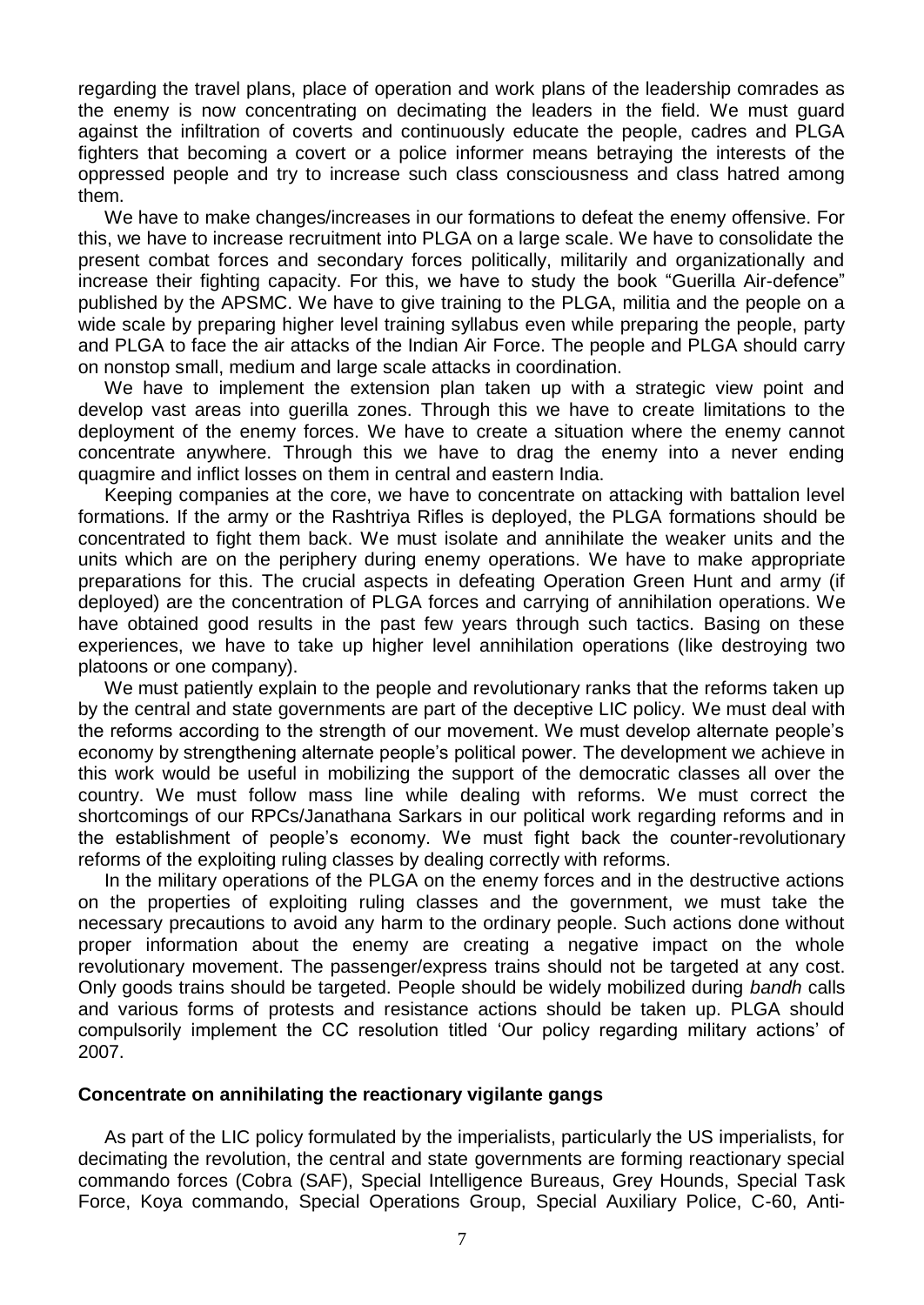Naxalite Squad etc) with special budgets. Paramilitary forces are given commando level training and are sent in support of these commando forces. These murderous forces are above the constitution and are criminal forces which have been formed to massacre most brutally the political democratic progressive forces of our country (our party leaders, people, people"s leaders, PLGA commanders, fighters) in a conspiratorial manner. These are imposing civil war on the people of our country to continue economic exploitation, oppression and suppression. In this fierce war between revolution and counter-revolution going on in our country, revolution cannot survive without annihilating such forces which are challenging the revolution.

These are spreading distorted anti-people culture, increasing greed for money in order to turn a section of people into reactionaries and trying to "win the hearts of people" through fake reforms. For example, Salwa Judum and Koya Commando in DK; Sendra Abhiyan, many reactionary armies like TPC, JPC, Loric Sena, PLFI, JLT, SPM, Gram Raksha Dal and Santi sena in Bihar-Jharkhand; the social fascist Harmad Bahini, Nagarik Suraksha Samiti (NASUS), Maobadi Daman Sena, Gan Pratirodh Manch, Sendra committee in West Bengal; Santi Sangams in Narayanapatna of Odisha have been formed as black gangs and vigilante forces. These local reactionary gangs have the freedom to exploit the people, to perpetuate atrocities and to lead a luxurious life and to further their self-interests. Such criminal section is increasing and is serving the imperialists, comprador bureaucratic bourgeoisie and feudal classes. The increasing activities of this comprador section since many years are having a negative impact on the anti-imperialist and anti-feudal people"s struggles. In fact, these are in a way diminishing the successes of the PLGA in guerilla war (People"s War) and increasing its losses. So, we have to work untiringly to fight back the LIC conspiracies and to increase the class consciousness of the people. We have to prepare the people and formulate appropriate counter tactics cleverly in sink with the time and concentrate on completely annihilating these reactionary vigilante gangs. If we ignore this, we may lose our initiative and get defeated. Where our secondary forces and the leadership are not so strong, it would be easier for the enemy to inflict losses on us. The PLGA should work with a plan so that such a situation does not arise.

# **A better plan**

The PLGA should strive hard to formulate a better plan which would effectively coordinate its three forces in the campaigns or in the tactical counter-offensive operations we take up against the enemy in any division/zone/district; or in region; or in any special area/special zone/state. If we have to practically fulfill the task of developing guerilla war into mobile war, the plan of PLGA should be formulated with the aim of annihilating the enemy, seizing of arms and conducting small, medium and large scale guerilla operations on a wide scale with coordination. Our aim will not be fulfilled if we carry on passive guerilla operations without coordinating it with the main aim. We cannot develop guerilla war into mobile war. But in some areas, our PLGA forces are trying to conduct passive guerilla operations forgetting our main aim. As they are concentrating on these, their energies are getting limited to smaller actions. Due to this we are not getting results and on top of it we are failing in fighting back the enemy offensive and we are in turn suffering losses. We can never reach our main goal in this manner. Developing guerilla war into mobile war has a lot of significance in changing the equation of forces between us and the enemy.

We are finding the following weaknesses in some commanders and fighters – during the daily battle operations, PLGA soldiers are not sticking to their duties ( to the place they are allotted to be in) and making retreats which are not in sink with the commander"s orders; they are not following the commander"s orders and are going away by loosening command and control; they are taking independent decisions ( unnecessary freedom) and are not fighting bravely and courageously, they are not working hard and not maintaining timings.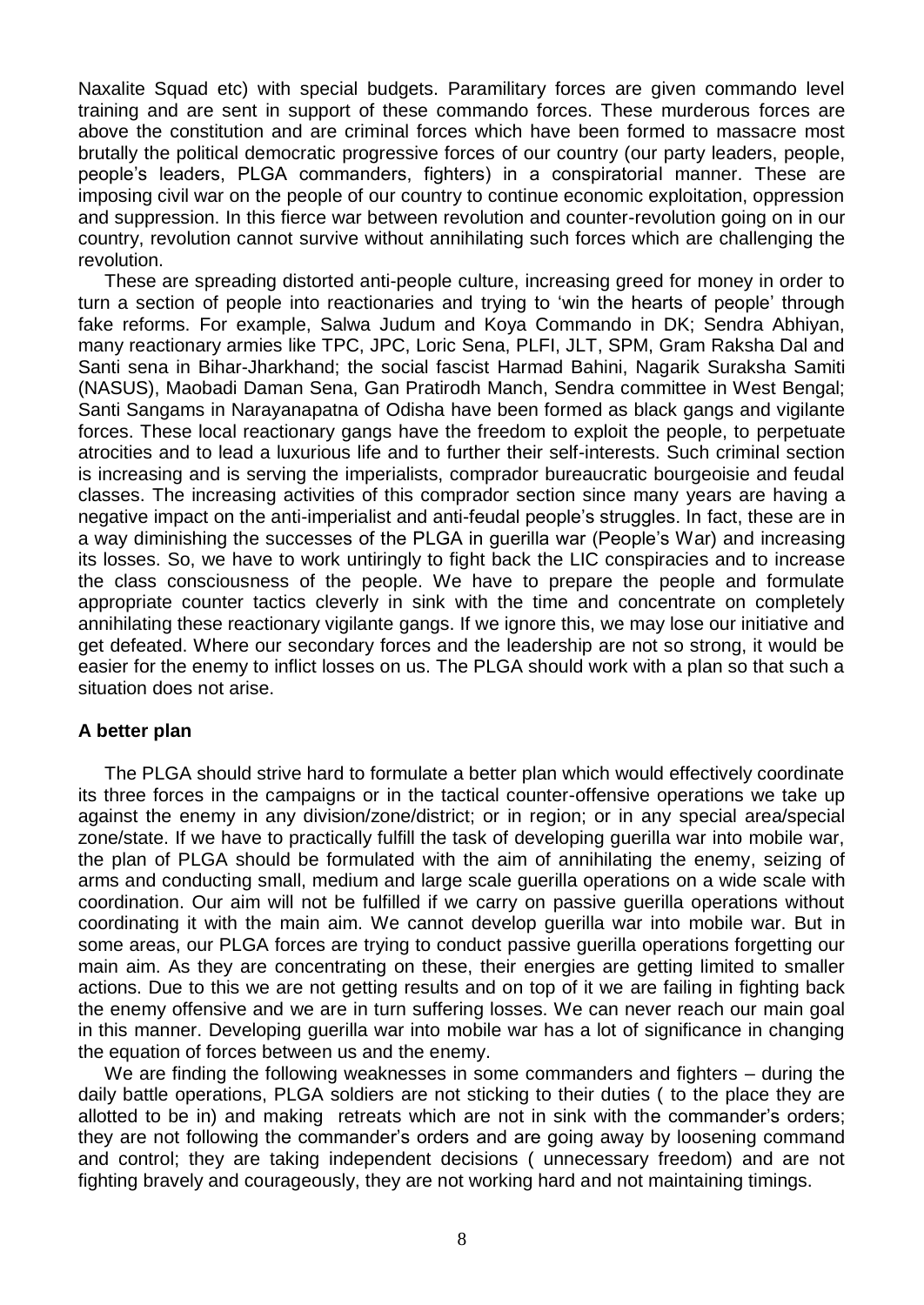The PLGA should in its daily life follow the principle of democratic centralism and behave like a collective leadership and collective command. They have to display the art of fighting like one person with discipline. The people and the army should be unified. The army and the revolutionary people"s government (revolutionary Janathana Sarkar) should be unified. There should be unity between the commanders and the fighters. The total army should be unified.

#### **Dear comrades and people!**

Since mid-2008, the imperialist economic crisis which intensified in US has engulfed the whole world and is seriously affecting the European countries. In this situation, the present crisis has spread more deeply and is facing a serious danger like in the days of the Great Depression of the 1930s. This crisis is having a serious impact on the proletariat of the imperialist countries and the imperialists are trying to overcome this crisis by exploiting backward countries. On the other hand, G-20 countries are resorting to bail-outs worth hundreds of billions of dollars to overcome this crisis. While they are trying to overcome the crisis in one sector, the financial crisis is spreading to another sector. The impact of this crisis is very serious on the ordinary people and the middle classes. The working class in the capitalist countries is losing jobs. The working class which lost jobs and the entire population are getting mired in poverty. The people of these countries are taking up anti-government struggles expressing serious discontent. This crisis of the imperialist economy is intensifying the contention between the imperialists. As a result, imperialist countries which could conduct a unified war against countries like Iran and Afghanistan in the 90s are no longer able to do so. One of the main reasons for this is the guerilla warfare of the people of those countries, particularly that of the Afghan guerillas against the NATO forces led by the US. Russia has gradually overcome its worst condition and revived its economy and China"s economic growth has led to the formation of groups like the Shanghai cooperation and BRIC between Russia, China, East Europe, Asia, Africa and Latin American countries. So the US, Europe and Japan imperialists are facing new competition with these formations.

India has also been seriously affected by the imperialist economic crisis. The UPA-2 is aggressively implementing second generation reforms as soon as it came to power without considering people"s opposition to them. Disinvestment, full convertibility of the rupee, increase in imperialist capital share to 70 percent in sectors like insurance and imperialist investments in retail and education sector are on the rise. India signed the nuclear deal and perched itself on the top of a volcano. The foreign institutional investments and the foreign direct investments (FII and FDI) are aggressively entering India and imperialism has established its hegemony in all the sectors in our economy. As part of these policies, permission was given to imperialists and MNCs for SEZs and to loot the natural resources like minerals which actually belong to the people. Due to this, lakhs of people are getting displaced. Ecology is facing serious danger. Investments in manufacturing, service sectors are increasing in leaps and bounds. Investments like the FII are destroying the small investors in the stock exchanges. It is seriously affecting the export sector and lakhs of workers are becoming unemployed. Price rise has reached unprecedented levels and the economic lives of middle class people have become unbearable.

The governments are conveniently ignoring even the  $5<sup>th</sup>$  and  $6<sup>th</sup>$  schedules won by the adivasis through struggles and is displacing them from their lands. Due to this, the whole population of the country along with the adivasis has started rebellions against the imperialists and their stooges the comprador bureaucratic capitalists all over the country. Right from Singur and Nandigram to Lalgarh and the land struggle in Narayanapatna of Koraput district to the struggles against bauxite mining in Mali, Devmali and Niyamagiri in Odisha and in Visakha, against displacement in Lohandiguda of DK, against opencast mining in Singareni of North Telangana, against Polavaram, against Sompeta Thermal Power Plant – the people"s struggles are continuing. The ground is ripening for more rebellions. The militant separate state movements like separate Telangana and Gorkhaland are shaking the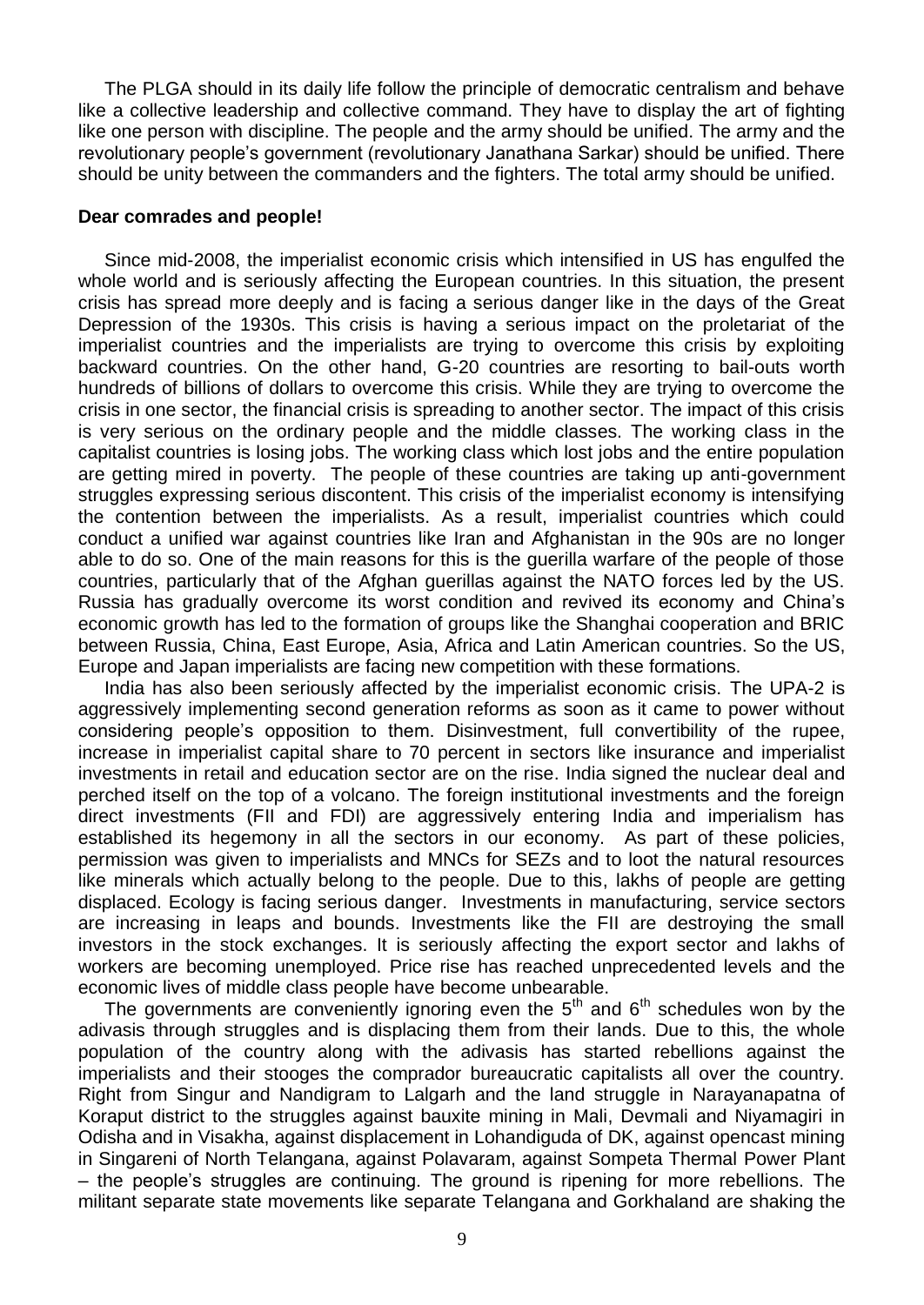ruling classes. Due to the new mining law and new education law, the contradiction between the imperialists and the people of our country is sharpening. Due to the impact of the crisis, new forces are coming to the fore in anti-government struggles. Petty bourgeois forces, students, teachers, lawyers and employees are coming forth militantly into movements along with basic classes.

Most favorable conditions are increasing for the revolution in our country. The government and its parliamentary system have been exposed more than ever among the people. People have understood the fakeness of the parliamentary system and have prepared themselves for militant people's movements; they are advancing in the path of struggles with the slogans of Land-Power-Democracy-Building of people"s army and Self Reliance. "When governments are not able to rule in the old methods and when people do not feel that their problems could be solved in the ambit of the old laws, we can say that conditions had ripened for the revolution" said Lenin. People are taking up struggles defying the government laws all over the country. Protracted People"s War politics are added to these struggles. On the one hand, the exploiting ruling classes are getting more and more isolated from the people and the Maoist party is gaining the confidence of the people as an alternative to the present system. In this background, the exploiting ruling classes have launched a massive military offensive in the name of Operation Green Hunt to destroy the Maoist movement. We have to realize that this is a new aspect on the political landscape of our country. Basing on this, we have to advance our revolution with more confidence and determination.

# **Call of the CMC**

## *Workers, peasants, Adivasis, Women, Students, Youth and Intellectuals!*

The Green Hunt Operation carried on by the state and central governments to bestow the mineral resources of our country, particularly in the adivasi areas, to the imperialist multinational companies and Indian comprador bureaucratic bourgeoisie and feudal forces and to get rid of the forces which are opposing this loot is nothing but a "War on the People". Defeat this unjustified war! Support the fighting adivasi revolutionary people! Mobilize militantly to stop the brutal attacks of the mercenary police who are massacring hundreds of adivasis and looting their properties by portraying them as terrorists! Do not believe the foul propaganda of the bourgeois media spitting venom on the revolutionary movement! Maoist guerillas are the daughters and sons of the soil. They are the people"s liberation forces who have armed themselves to fight the mercenary forces to liberate our land from the clutches of the exploiting classes and who consider that people"s interests are their interests. So, take the side of the revolutionary movement! If this enemy offensive is not defeated and if the conspiracy of the enemy to destroy the revolutionary movement, the Maoist Party, the PLGA, the alternate people"s power organs and mass organizations is not defeated, then the valuable gains made by the revolutionary movement will be lost. So play your role in isolating and fighting back the enemy! Join PLGA in large numbers and increase its strength manifold! Wake up to the struggles carried on widely with the slogans of Land-Power-Democracy-Building of the People"s Army and Self Reliance! Join hands with these struggles! Support the armed resistance struggles of the PLGA! No basic change is possible without completely destroying the exploiting classes! The reforms thrown as crumbs to the people would worsen their lives further and would achieve nothing for them. Let us expose these reforms which destroy the unity between the people and let us march forward for an alternate New Democratic Society by fighting them back! Final victory belongs to the people if we dare to fight!

 **Let us develop guerilla war into mobile war and PLGA into PLA with the aim of establishing Base Areas!**